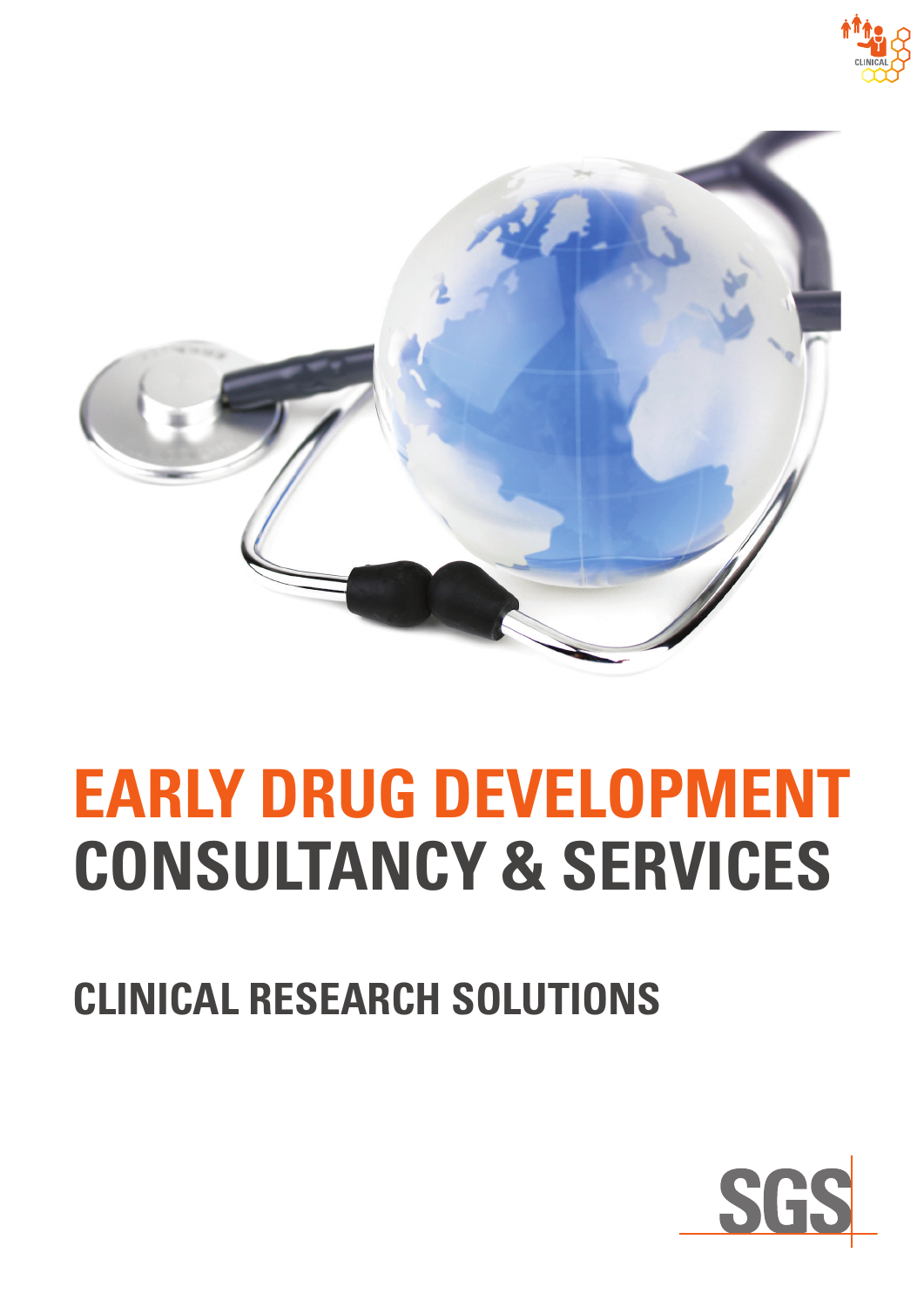As a full service contract research organisation performing phase I to IV clinical trials across Europe and the Americas for 40 years, SGS understands the strategic importance of preclinical and early drug development phases to your success. Taking informed decisions at every step is essential to compounds development and to ensuring it reaches patients in a timely manner.

SGS supports numerous biotech companies to answer the complex requirements of health authorities and also successfully perform IND and CTA submissions.

### **MOVING YOUR DRUG CANDIDATE FROM NON-CLINICAL DATA TO PATIENT TRIALS**

With our experience in drug development consultancy, SGS is your partner of choice to guide you through the different phases of development.

We have designed a multitude of innovative early phase clinical development plans and study designs, as well as obtained their subsequent approval by regulators and during due diligence exercises.

A dedicated multi-disciplinary team of qualified regulatory, toxicology, pharmacology and therapeutic area specialists is at your disposal to support your global development strategy, or provide consultancy and related services.

#### **SGS SERVICES**

- **Early phase development strategy & tactics**
	- Regulatory strategy
	- Candidate selection: early characterisation, formulation and stability testing; review of pre-clinical data/reports
	- Lead optimisation: CMC, non-clinical and clinical development plans
	- Target Product Profile (TPP)
	- Set-up and participation in Scientific Advisory Boards
	- Study design & clinical study protocol writing
	- Due diligence/opportunity assessment
- **Validation of strategy with Regulators**
	- Scientific Advice meetings with the European Medicines Agency (EMA) and European National Agencies
	- Pre-IND and End of Phase meetings with the Food and Drug Administration (FDA)
	- Support in discussions and preparation of answers to Agency questions
- **Development and redaction of official health authorities' trial documents (FDA, EMA...)** 
	- Writing and development of Investigational Medicinal Product Dossier (IMPD) and Investigators Brochure (IB)
- **Scientific/Medical input**
- **Modelling & simulation**
- **Early phase clinical trials in healthy volunteers and patients**

#### **SGS'S UNIQUE EXPERTISE:**

- Worldwide recognised expertise in early phase clinical trials
- Experience in all clinical development stages
- Full access to in-house experts working as a team and as not individual consultants
- Capability to translate strategy into tactics and solid data for dossier
- Client management policy considers each customer as the most important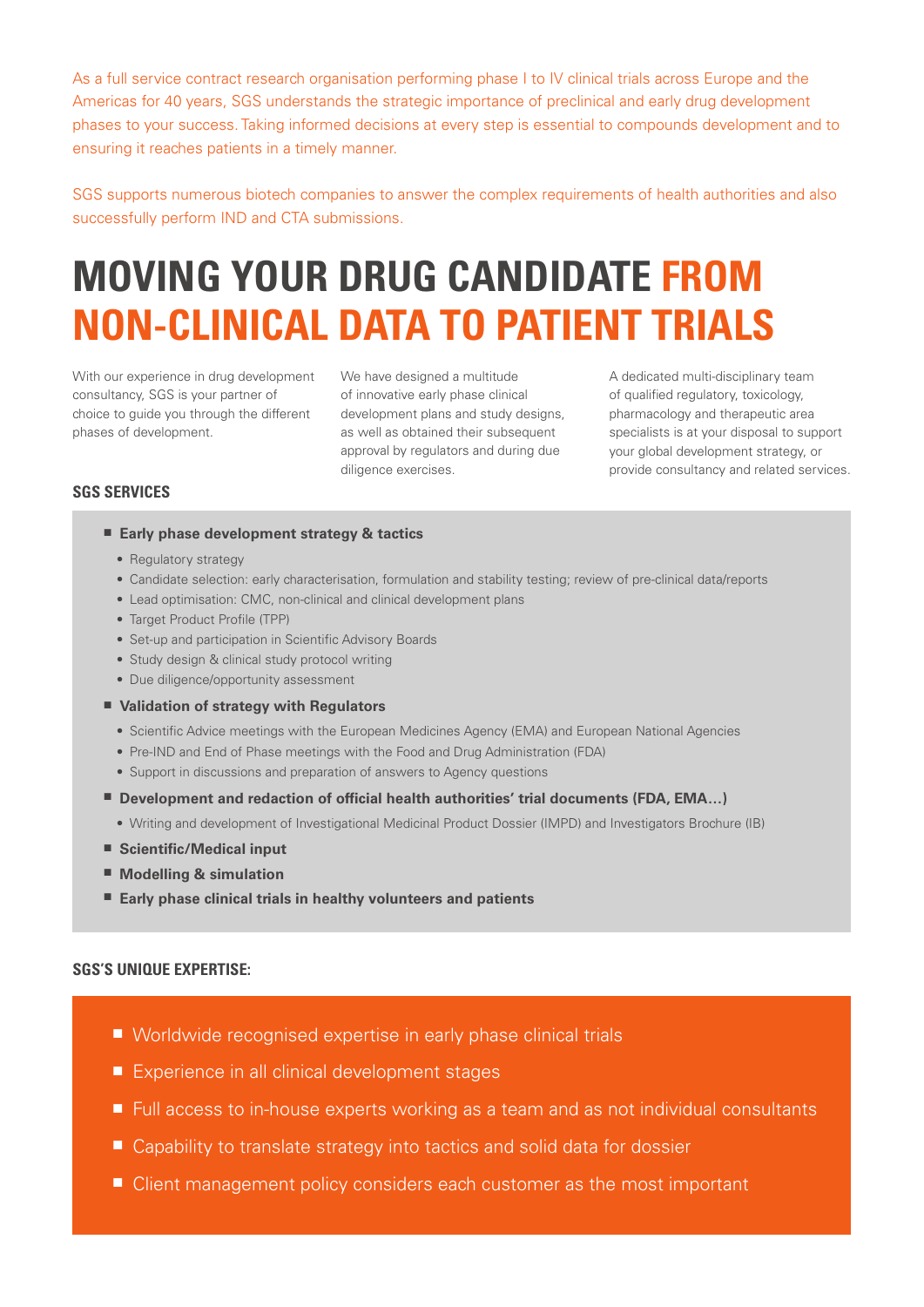### **SUPPORTING KEY DECISION MAKING – MANAGING RISK**

Along the drug development cycle, anticipating risks and making the right decisions are crucial to ensure you secure a return on your investment. Our experts will support you by:



late phase clinical trials.

**SET UP**

At SGS we have our own clinical unit in Belgium, including a viral challenge testing facility, and two phase I patients units based in Belgium and Hungary. We have a wealth of expertise in FIH studies, viral challenge testing, biosimilars and complex PK/PD studies with a high therapeutic focus in Infectious Diseases, Vaccines, and Respiratory.